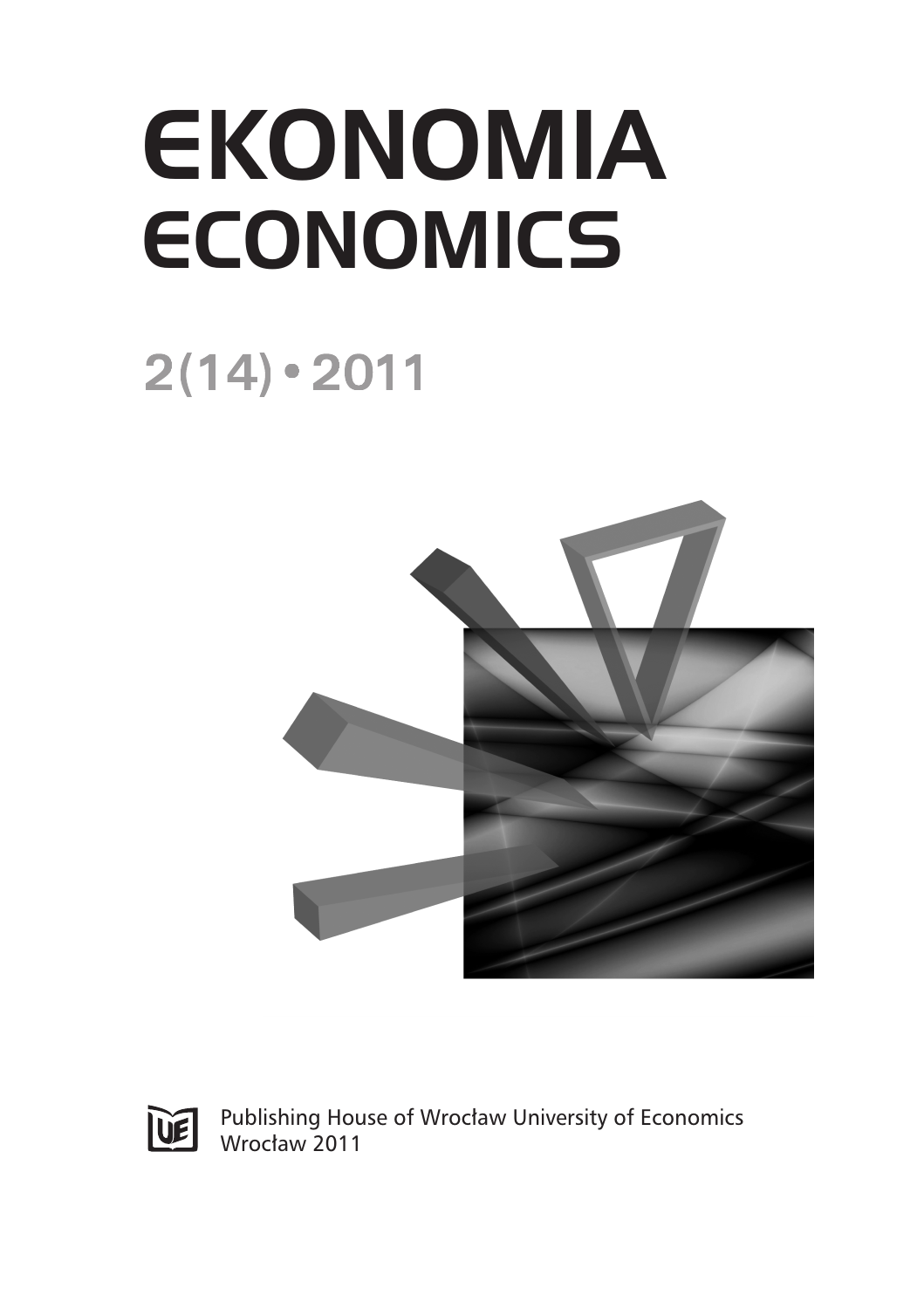Copy-editing *Elżbieta Macauley*, *Tim Macauley, Marcin Orszulak*

Layout *Barbara Łopusiewicz*

Proof-reading *Barbara Łopusiewicz*

Typesetting *Małgorzata Czupryńska*

Cover design *Beata Dębska*

This publication is available at www.ibuk.pl Abstracts of published papers are available in the international database The Central European Journal of Social Sciences and Humanities http://cejsh.icm.edu.pl and in The Central and Eastern European Online Library www.ceeol.com

Information of submitting and reviewing papers is available on the Publishing House's website www.wydawnictwo.ue.wroc.pl

All rights reserved. No part of this book may be reproduced in any form or in any means without the prior written permission of the Publisher

© Copyright Wrocław University of Economics Wrocław 2011

**ISSN 2080-5977** (Economics) **ISSN 1899-3192** (Research Papers of Wrocław University of Economics)

The original version: printed

Printing: Printing House TOTEM Print run: 200 copies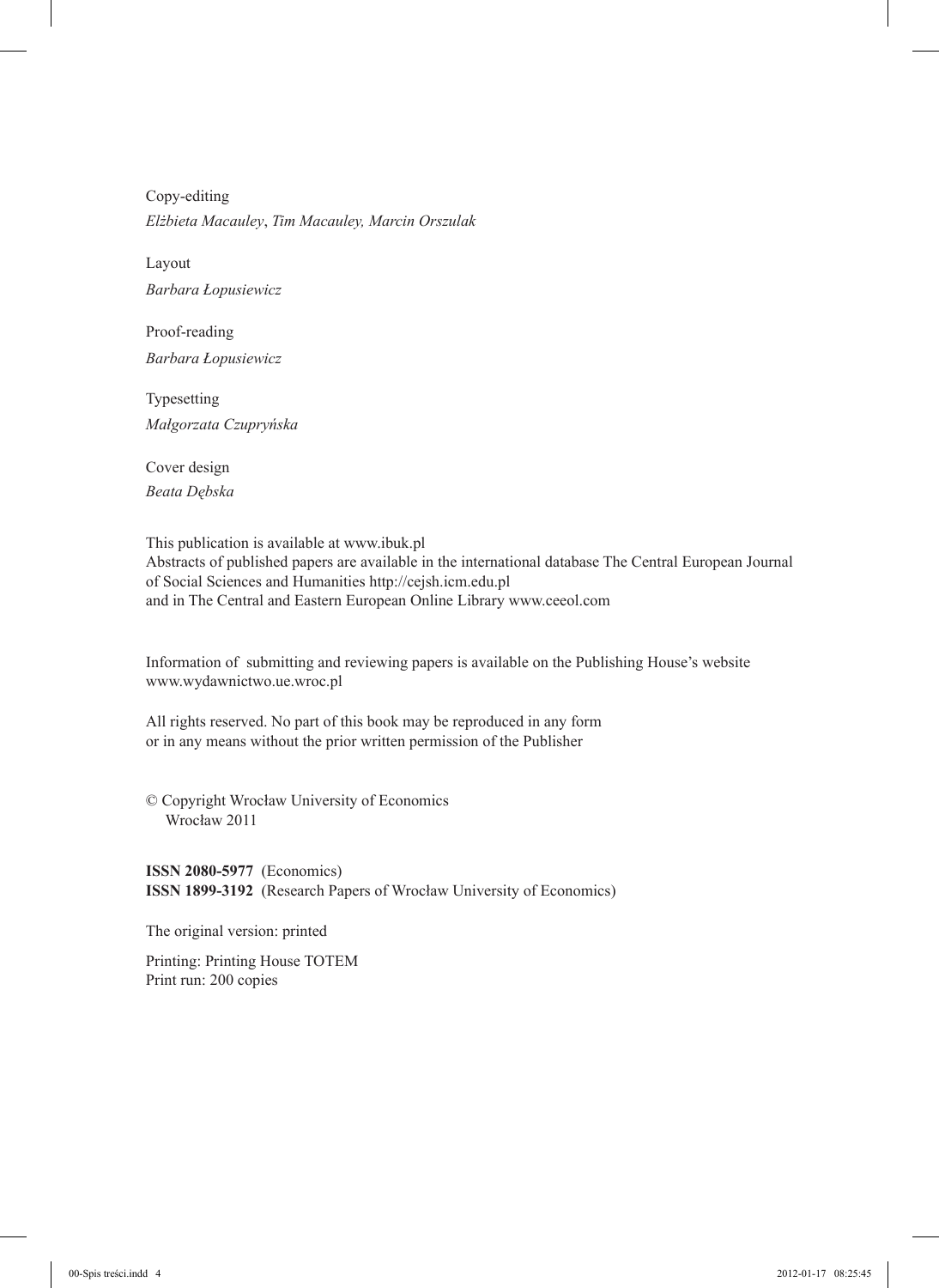## **Contents**

|                                                                                                                                                                                                                                    | 9        |
|------------------------------------------------------------------------------------------------------------------------------------------------------------------------------------------------------------------------------------|----------|
| Bogusław Fiedor: Microeconomic and institutional forms and methods of<br>integrated smart-growth influence of state on the economy under transfor-<br>mation. An attempt at the identification and classification of major instru- | 11       |
| Stanisław Kiełczewski: Let's dust off development tracks for Europe: de-                                                                                                                                                           |          |
|                                                                                                                                                                                                                                    | 26       |
| Algirdas Miškinis: Doha Development Agenda and the interests of CEE                                                                                                                                                                |          |
|                                                                                                                                                                                                                                    | 32       |
| Jolanta Drozdz, Algirdas Miškinis: Benefits and threats of free trade<br>Ewa Miklaszewska: The consequences of the post-crisis regulatory architec-                                                                                | 40<br>49 |
| Wiktor Szydło: Lessons of the Great Recession for the global economy and                                                                                                                                                           |          |
|                                                                                                                                                                                                                                    | 58       |
| Jerzy Stelmach: The financial crisis and DSGE models. A critical evalua-                                                                                                                                                           |          |
|                                                                                                                                                                                                                                    | 68       |
| Radosław Kurach: Stock market integration in Central and Eastern Europe                                                                                                                                                            | 78       |
| Oscar Bajo-Rubio, Ramón María-Dolores: Exchange rate pass-through in<br>the New Member States of the European Union. Some explanatory fac-                                                                                         | 88       |
| Katarzyna Cegiełka, Piotr Dniestrzański, Janusz Łyko, Andrzej Misztal:                                                                                                                                                             |          |
| Degressive proportionality in the context of the composition of the Euro-                                                                                                                                                          | 95       |
| György Attila, György Adina Cristina: Principal - agent relations in EU                                                                                                                                                            |          |
|                                                                                                                                                                                                                                    | 106      |
| Vaclovas Lakis, Živilė Simonaitytė: The European Union structural assist-                                                                                                                                                          | 114      |
| Andrzej Czyżewski, Agnieszka Poczta-Wajda, Agnieszka Sapa: Financial                                                                                                                                                               |          |
| transfers between Poland and the European Union within Common Agri-<br>cultural Policy against the background of the New Member States' experi-                                                                                    | 123      |
| Anna Fabisiak, Walenty Poczta: The allocation of resources from the fi-                                                                                                                                                            |          |
| nancial perspective for the agricultural sector in countries of Central and                                                                                                                                                        | 132      |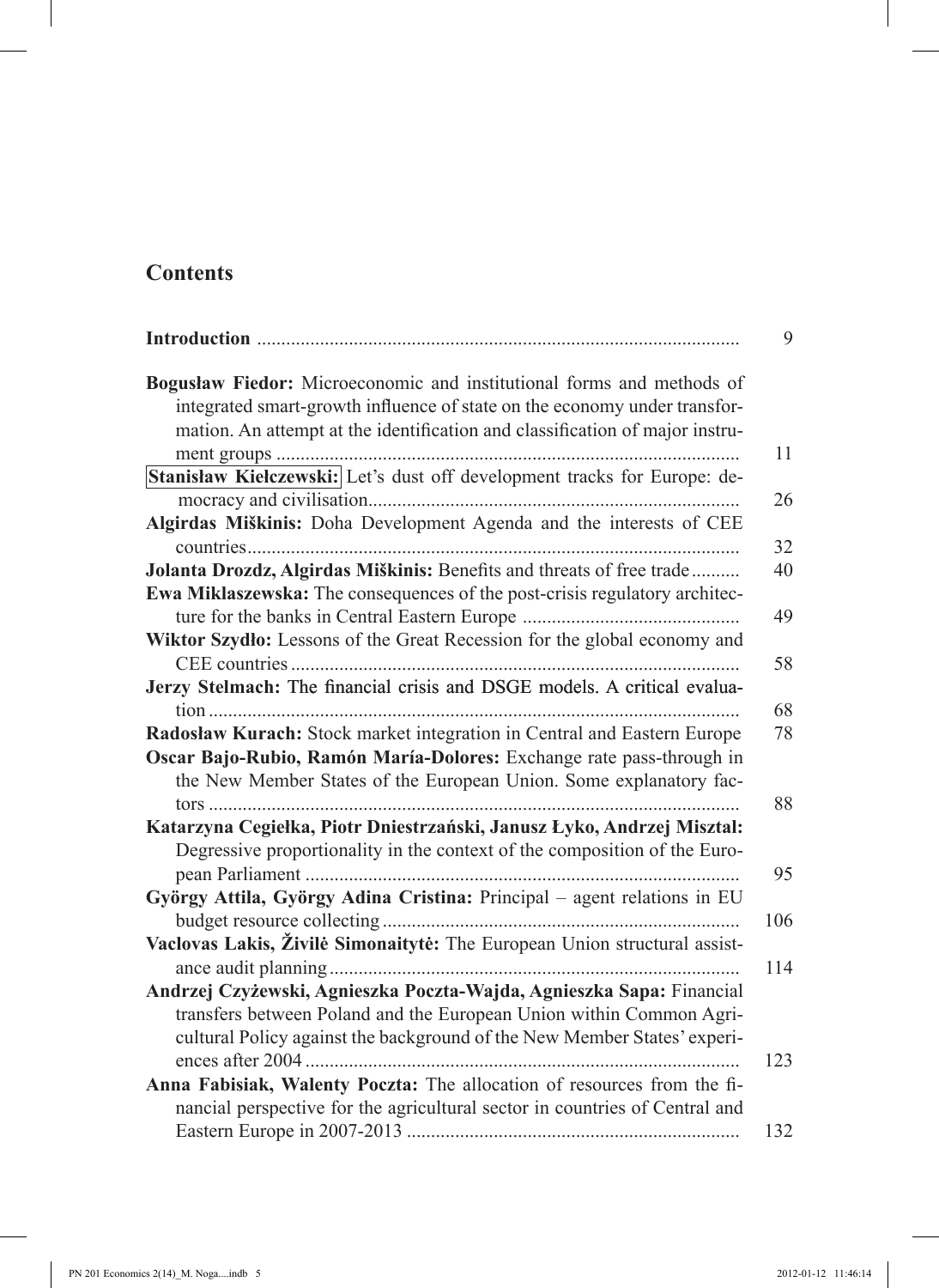| Katarzyna Kita, Walenty Poczta, Anna Ziemińska: Changes in the level        |     |
|-----------------------------------------------------------------------------|-----|
| and structure of the agricultural sector's income in CEE countries as a re- |     |
|                                                                             | 141 |
| Ewa Kiryluk-Dryjska: The allocation of Polish Rural Development Program     |     |
|                                                                             | 151 |
| Wawrzyniec Czubak: Internal factors affecting the absorption of the Euro-   |     |
|                                                                             | 160 |
| Anna Bebel: Family policy with respect to large families in Visegrad coun-  |     |
|                                                                             | 168 |
|                                                                             | 178 |
| Jiří Souček, Dana Kubičkovà: Management of receivables in Czech compa-      |     |
|                                                                             | 185 |
| Jonas Mackevičius, Rasa Subaciene, Daiva Raziūnienė: The recommenda-        |     |
| tion for the internal audit in the Lithuanian investment sector             | 194 |
| Jonas Mackevičius, Erika Ragauskiene: Anatomy of frauds. Types, condi-      |     |
|                                                                             | 204 |
| Krzysztof Biernacki: Exemption of financial services in Value Added Tax     | 214 |
| Maria Piotrowska: Polarization versus job-skill mismatch. The evidence      |     |
| from the relative income distribution of workers in Poland in 1998-2009     | 223 |
| Karel Havlicek, Radim Valenčík: A game-theory-based analysis of corrup-     |     |
|                                                                             | 235 |
| Lina Novickytė, Meilutė Jasienė: Banking consolidation. Challenges and      |     |
|                                                                             | 244 |
| Birutė Galinienė, Junona Bumelytė, Ramūnas Markauskas: Economic             |     |
| and financial impact of large scale energy efficiency programme for hous-   |     |
| ing using the European Union structural funds. The case of Lithuania        | 254 |
| Edgars Kasalis, Ivars Kassalis: Clustering in the Freeport of Riga          | 264 |
| Dorota Wyszkowska: Poland against the background of Central and Eastern     |     |
|                                                                             | 272 |
| Ewa Poprawska, Anna Jędrzychowska: Business cycles in the motor insur-      |     |
|                                                                             | 281 |
| Izabela Łucjan: Labour market institutions as the instruments of the influ- |     |
|                                                                             | 291 |
| Karolina Górnik: Polish market of private banking. General characteristics  |     |
|                                                                             | 299 |
| Ewa Stańczyk-Hugiet, Sylwia Stańczyk: Leadership in the context of the      |     |
| management process in Eastern Europe: Lithuania and Poland cases.           |     |
|                                                                             | 309 |
|                                                                             |     |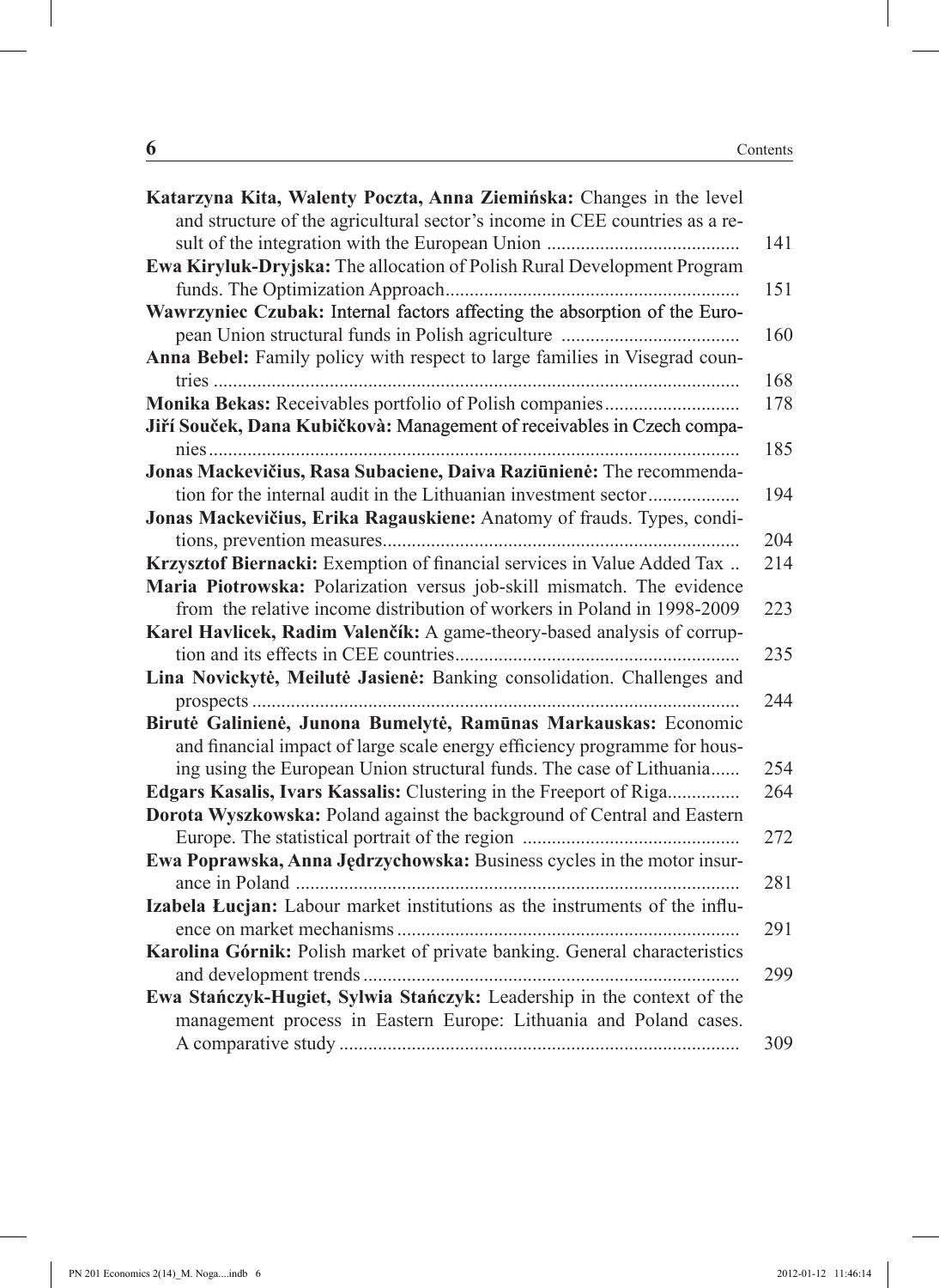## **Streszczenia**

| Bogusław Fiedor: Mikroekonomiczne i instytucjonalne metody prowzrosto-   |     |
|--------------------------------------------------------------------------|-----|
| wego oddziaływania państwa na gospodarkę w okresie transformacji. Pró-   |     |
| ba identyfikacji i klasyfikacji głównych grup interesów                  | 25  |
| Stanisław Kiełczewski: Odświeżmy tropy rozwojowe Europy: demokrację      |     |
|                                                                          | 31  |
| Algirdas Miškinis: Program rozwoju z Doha a interesy krajów Europy       |     |
|                                                                          | 39  |
| Jolanta Drozdz, Algirdas Miškinis: Wolny handel. Koszty i korzyści       | 48  |
| Ewa Miklaszewska: Skutki pokryzysowej architektury regulacyjnej dla      |     |
|                                                                          | 57  |
| Wiktor Szydło: Lekcje Wielkiej Recesji dla gospodarki światowej i krajów |     |
|                                                                          | 67  |
| Jerzy Stelmach: Kryzys finansowy a modele DSGE. Krytyczna ocena          | 77  |
| Radosław Kurach: Integracja rynku akcji w Europie Środkowo-Wschodniej    | 87  |
| Oscar Bajo-Rubio, Ramón María-Dolores: Kurs walutowy a inflacja w kra-   |     |
| jach Europy Środkowo-Wschodniej. Analiza empiryczna                      | 94  |
| Katarzyna Cegiełka, Piotr Dniestrzański, Janusz Łyko, Andrzej Misztal:   |     |
| Degresywna proporcjonalność w kontekście składu Parlamentu Europej-      |     |
|                                                                          | 105 |
| György Attila, György Adina Cristina: Relacje agent - pryncypał w proce- |     |
|                                                                          | 113 |
| Vaclovas Lakis, Živilė Simonaitytė: Planowanie audytu pomocy struktural- |     |
|                                                                          | 122 |
| Andrzej Czyżewski, Agnieszka Poczta-Wajda, Agnieszka Sapa: Transfery     |     |
| finansowe między Polską a Unią Europejską w ramach Wspólnej Polityki     |     |
| Rolnej na tle nowych krajów członkowskich po roku 2004                   | 131 |
| Anna Fabisiak, Walenty Poczta: Rozdysponowanie środków z perspek-        |     |
| tywy finansowej, przeznaczonych dla sektora rolnego w krajach Europy     |     |
|                                                                          | 140 |
| Katarzyna Kita, Walenty Poczta, Anna Ziemińska: Zmiany poziomu           |     |
| i struktury dochodów sektora rolnego w krajach Europy Środkowo-          |     |
| -Wschodniej w wyniku integracji z Unią Europejską                        | 150 |
| Ewa Kiryluk-Dryjska: Alokacja funduszy polskiego Programu Rozwoju        |     |
| Obszarów Wiejskich. Podejście optymalizacyjne                            | 159 |
| Wawrzyniec Czubak: Wewnętrzne czynniki wpływające na absorpcję fun-      |     |
| duszy strukturalnych Unii Europejskiej w polskim rolnictwie              | 167 |
| Anna Bebel: Polityka rodzinna względem rodzin wielodzietnych w krajach   |     |
|                                                                          | 177 |
|                                                                          | 184 |